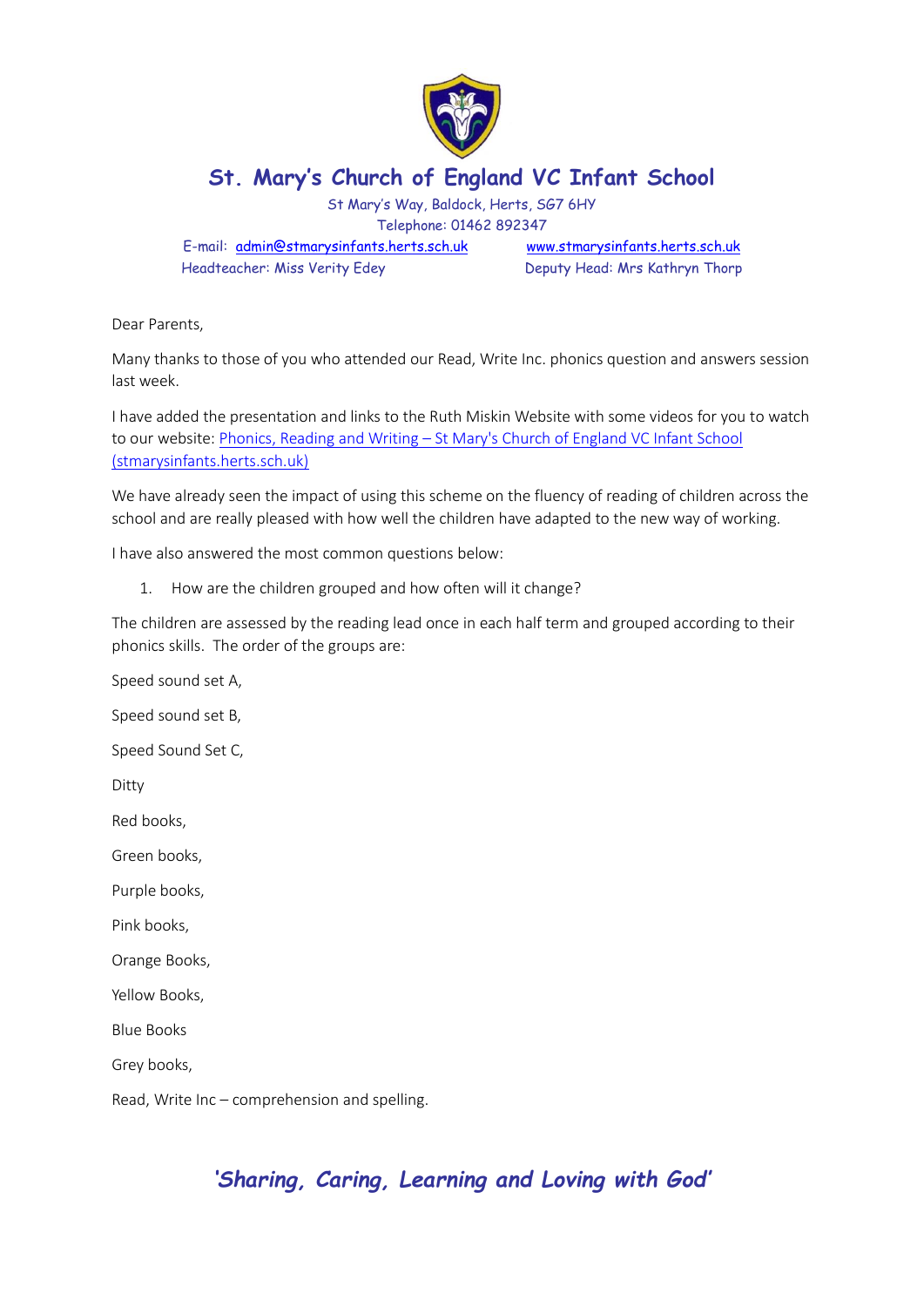

## **St. Mary's Church of England VC Infant School**

St Mary's Way, Baldock, Herts, SG7 6HY Telephone: 01462 892347

E-mail: [admin@stmarysinfants.herts.sch.uk](mailto:admin@stmarysinfants.herts.sch.uk) [www.stmarysinfants.herts.sch.uk](http://www.stmarysinfants.herts.sch.uk/) Headteacher: Miss Verity Edey Deputy Head: Mrs Kathryn Thorp

Some children may move more than one colour in a half term if they are making rapid progress, others may need to secure some skills and stay on the same colour for a little longer. Each child's journey is unique and is not affected by the amount of time spent in each group. It is not a race and is about securing complete fluency and confidence at each level.

2. How often will my child's reading books change?

Your child will bring home 2 Read, Write Inc books that look at the specific sounds they are focusing on in their sessions in school. The black and white book is for them to 'show off' what they have already done in school. (They will have read this three times before bringing it home) and the second book is a 'bookbag book' which is a new text they have not previously seen. Both of these books should be able to be read with confidence and the children should not struggle to read them.

Children in red, green, purple, pink and orange group will have their book changed every three days.

Children in yellow, blue and grey will have their book changed every five days (As they spend more time focusing on comprehension, grammar and spelling linked to each text during their lessons). At this level the children's speed of reading is also part of the assessment and children should be able to read 60-70 words per minute to move from yellow group to blue group; 70 – 80 words per minute to move from blue group to grey group and greater than 80 words per minute to move onto the comprehension and spelling group. Re-reading the same text multiple times really does help to improve the children's fluency and speed of reading.

In addition the children will be bringing home a library book from school for you to share and enjoy. These will be changed weekly in class and is beginning this week.

Once children are studying in the comprehension group then they will bring home a chapter book of their choice from school to read and share with you.

We are not able to send more Read, Write Inc texts home with your child as they are carefully linked to what they are studying in class. However please do feel free to share and enjoy any stories with your children as this really does help to engage them in learning to love reading.

Please use your child's reading diary to record the books that you share together whether these are Read, Write Inc books or other books. Your child's class teacher will sign these once a week starting from this week.

*'Sharing, Caring, Learning and Loving with God'*